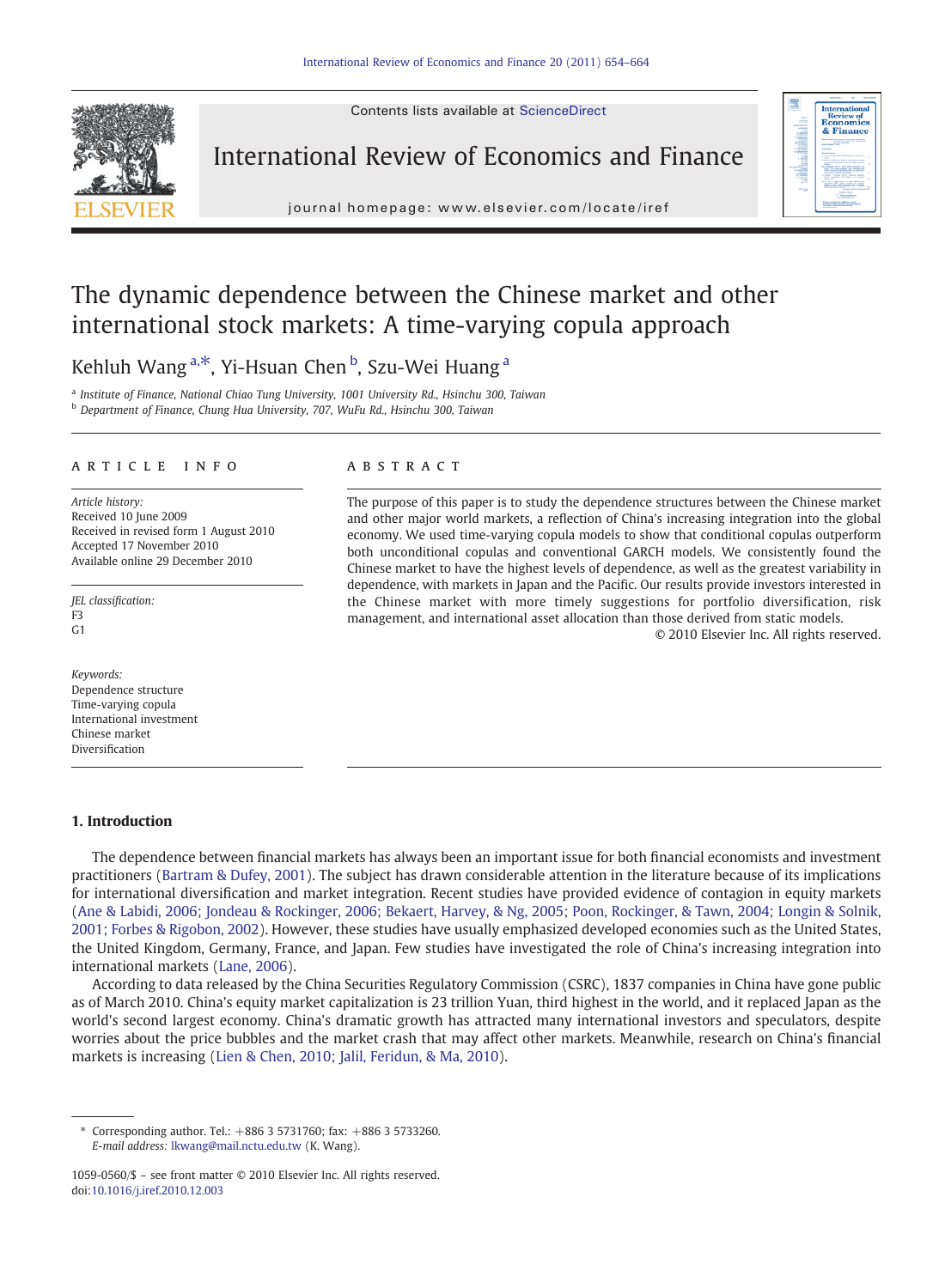The recent experience of stock markets around the world suggests that a catastrophic event in China could easily trigger international reactions.<sup>1</sup> [Xu and Fung \(2002\)](#page--1-0) found significant mutual feedback of information about China-backed stocks that were dual-listed in Hong Kong and New York. [Li \(2007\)](#page--1-0) found a weak integration of the Chinese stock exchanges with the regional developed markets. [Chan, Fung, and Thapa \(2007\)](#page--1-0) illustrated how China's financial market has emulated and become integrated with developed markets over time. Using an asymmetric dynamic conditional correlation GARCH model (AG-DCC-GARCH), [Hyde,](#page--1-0) [Bredin, and Nguyen \(2007\)](#page--1-0) found significant time-varying conditional correlations among equity markets in the Asian-Pacific countries, Europe, and the US. [Sun, Tong, and Yan \(2009\)](#page--1-0) pointed out that China has been able to increase its integration with other countries primarily because it has opened its markets to foreign investments and cross-border listings. In a further exploration of time-varying dependence structures in Chinese and US financial markets, [Hu \(2010\)](#page--1-0) found their association to be quite volatile over time. On the other hand, [Lai and Tseng \(2010\)](#page--1-0) observed no significant dependences among China and the G7 countries, regardless of whether market conditions were normal or abnormal. They suggested that the Chinese stock market is a good candidate for hedging when global markets are normal and a safe haven when they are turbulent. On the other hand, [Guo and](#page--1-0) [Huang \(2010\)](#page--1-0) found that speculative capital inflow (hot money) affected China's real estate and stock markets.

The purpose of the present study was to determine whether China's financial market becomes more related with other world markets by applying dynamic copula models to the time-varying dependence structures. Because China's economy has attracted a huge number of foreign speculators, a crash of its stock market would likely prompt sudden withdrawals, which could become contagious. The dynamic relationships among these markets have important implications for portfolio diversification, risk management, and international asset allocation. For example, the greater the dependence between China and another country, the greater the risk to the financial assets of both countries. Thus, fund managers should pay more attention to diversifying the investment of their assets in both countries. Particular attention should be paid to tail dependences which would indicate the effects of diversification during both downturns and upturns.

To assess these changing dependence structures over time, we estimated time-varying copula models to compare selected stock markets indices. To account for non-linear and time-dependent relationships, the parameters of the copula functions were assumed to follow dynamic processes conditional on the available information. This approach differs markedly from conventional linear-based correlation methods such as the CCC-GARCH or DCC-GARCH models, which are somewhat restrictive due to their requirements of normality for the joint distribution and of linear relationships among variables.

Our study represents two advances over previous literature. First, few studies have focused on the co-movements of the Chinese market with those of other world markets, despite China's considerable growth and increasing integration with these countries. Some of these studies have been confined to China's regional role [\(Cheng & Glascock, 2005, 2006; Baur, 2007; Chang,](#page--1-0) [Chou, & Wu, 2000\)](#page--1-0). Because China's production and trade have attained significant global influence ([Chan, Lien, & Weng, 2008\)](#page--1-0), we hypothesize that the connections between the Chinese market and other world markets will be further increased.

The second contribution of the present study is to demonstrate how a conditional copula model can be applied to increase portfolio diversification and improve active asset allocation for investors interested in Chinese markets. A copula-based measure can specify the dependence structures and account for non-linearity without the constraint of normality. In particular, an extended time-varying copula model with a conditional joint distribution can be used to calculate conditional means, variances, and correlations as well as the temporal paths of other dependence measures, such as tail dependence and rank correlations [\(Patton, 2006a\)](#page--1-0). Our copula models allow us to investigate both the conditional dependence structures and the conditional tail dependences between the Chinese and other major stock markets. This forward-looking assessment can provide useful information for those who seek to actively diversify their international portfolios and manage their worldwide assets.

Specifically, data were collected from the daily stock indices of Morgan Stanley Capital International (MSCI) China, MSCI Japan, MSCI United States, MSCI Europe, MSCI Pacific, MSCI World, and MSCI AcWorld from 2000 to 2009. We consistently found that the Chinese market experienced greater, and also more variable, dependence with markets in Japan and the Pacific. This result suggests that the probability of a joint crash will be high for markets in these areas once the bubble bursts in China. It also demonstrates the dramatic impact of China's market on its neighbors. Thus, portfolio managers should pay more attention to these co-movements.

The remainder of this paper is structured as follows: Section 2 explains the time-varying copula models. Data and summary statistics are reported in [Section 3.](#page--1-0) Empirical results are analyzed and discussed in [Section 4](#page--1-0), and our conclusions are provided in [Section 5](#page--1-0).

### 2. Methodology

Multivariate normality assumption is not suitable for measuring the dependence structure of equity returns between two markets, especially with respect to their asymmetric co-movements or contagion effects [\(Longin & Solnik, 2001; Poon et al., 2004\)](#page--1-0). The copula method was chosen for this study because it can model contemporaneous interdependence between univariate time series or their innovations. It allows analysis of the dependence structure that goes beyond linear correlation. Also, by separating the marginal and joint distributions, the copula method makes the estimation process more flexible. The seminal work of [Patton](#page--1-0) [\(2006a,b\)](#page--1-0) has extended this methodology by adding a time-varying specification to capture the dynamics of the dependence

 $<sup>1</sup>$  For instance, on February 27, 2007, the Shanghai Stock Exchange's Composite Index unexpectedly dropped 8.8%, its largest 1-day decline in 10 years. Later</sup> that same day, the Dow Jones Industrial Average tumbled 3.3% and the NASDAQ declined 3.9%, its sharpest drop since the 9/11 crisis. Other European and Asian markets experienced similar declines.